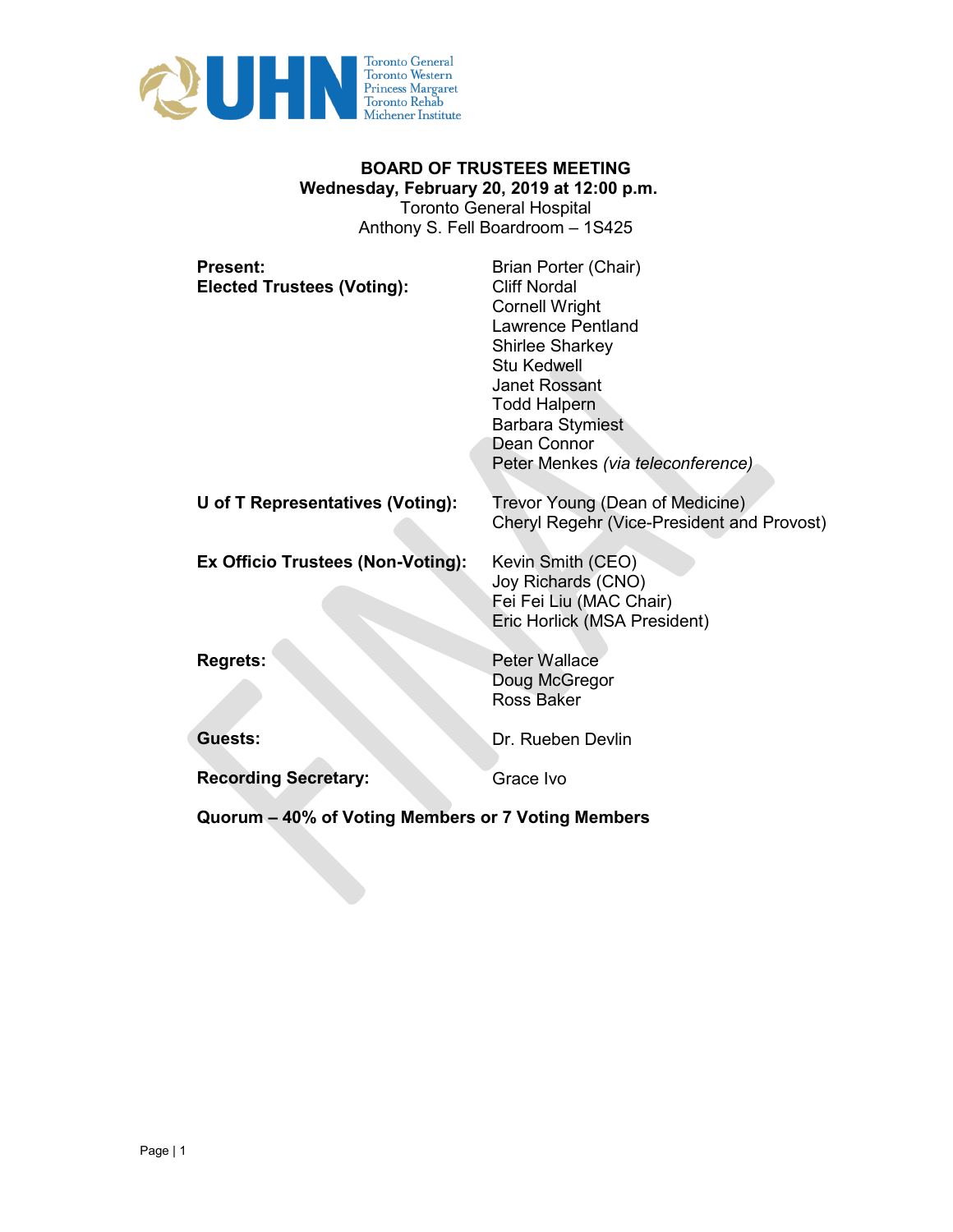

## **1.0 Call to Order**

Mr. Porter called the meeting to order at 12:05 pm.

### **1.1 Introduction of Guests**

The Chair welcomed Dr. Rueben Devlin, Special Advisor, Chair of the Premier's Council and Marc Toppings, Vice President, Chief Legal Officer, who has succeeded Bella Martin.

### **1.2 Declaration of Conflict of Interest**

There were no declarations of Conflict of Interest from any Board Trustee participating in the meeting.

## **1.3 Approval of Agenda**

The Board of Trustees' meeting agenda was approved as circulated.

## **2.0 Consent Agenda**

### **2.1 Approval of Minutes of the Board – November 21, 2018**

Pre-circulated for members' information were the minutes of the Board meeting held on November 21, 2018

*BOARD MOTION Upon motion made by Mrs. Barbara Stymiest, seconded by Mr. Lawrence Pentland, and carried, the Board of Trustees approved the minutes of the Board of Trustees meeting held on November 21, 2018*

### **2.2 Approval of Minutes and Embedded Motions**

Pre-circulated for members' approval were the Finance and Audit Committee recommendations from its February 15, 2019 meeting.

Ms. Barbara Stymiest provided brief updates on the recommendations made at the February 15, 2019, Finance and Audit Committee meeting:

- a) Minutes of Meeting held November 20, 2018 *Motion for Approval That the Board of Trustees approve the minutes of the Finance and Audit Committee meeting held on November 20, 2018.*
- b) Becton Dickinson Supply of Needles, Syringes, IV Catheters and Blood Collection Devices Contract

*Motion for Approval*

*That the Board of Trustees approve the Becton Dickinson Supply of Needles, Syringes, IV Catheters, and Blood Collection Devices Contract at the cost of \$18.5 M over seven years.* 

c) Institute for Healthcare Optimization Inc. – Consulting Services for Operational Room Efficiencies *Motion for Approval*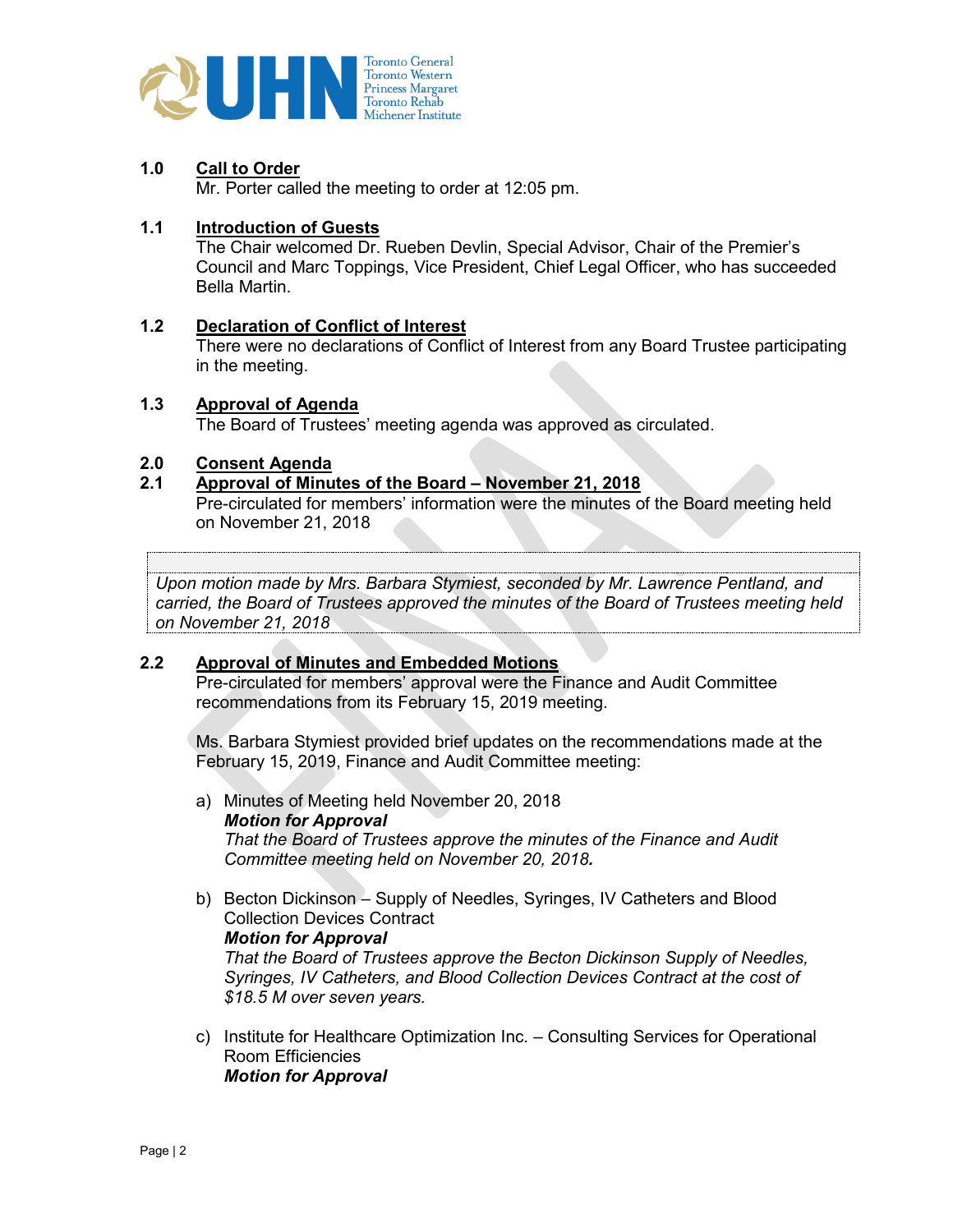

*That the Board of Trustees approve the non-competitive procurement of the Institute for Healthcare Optimization Inc. for Consulting Services at a cost of \$1.95 M USD over fifteen months.* 

d) Praxair Canada Inc. – Supply and Service of Bulk and Cylinder Medical Gas Contract Financial Statements *Motion for Approval*

*That the Board of Trustees approve the contract and non-competitive procurement of Praxair Canada Inc. for the Supply and Service of Bulk and Cylinder Medical Gas at a cost of \$16.1 M over ten years.* 

- e) Arthur Health Corporation Clinic Specialty Services Contract *Motion for Approval That the Board of Trustees approve the non-competitive procurement of the Arthur Health Corporation for Clinic Specialty Services Contract at the estimated maximum cost of \$21.2 M over 6.7 years.*
- f) UHN Financial Statements for the Nine Months Ended December 31, 2018 *Motion for Approval That the Board of Trustees approve the Financial Statements for the Nine Months Ended December 31, 2018.*
- 2.2.1 Finance & Audit Committee November 20, 2018 Pre-circulated for approval were the minutes of the Finance and Audit Committee meeting held on November 20, 2018
- 2.2.2 Governance and Nominating Committee No minutes to approve.
- 2.2.3 Research Committee September 24, 2018 No minutes to approve.
- 2.2.4 Human Resources Committee September 25, 2018 No minutes to approve.
- 2.2.5 Michener Education Committee June 7, 2018 Pre-circulated for approval were the minutes of the Education Committee meeting held on September 27, 2018.

cent of their revenue coming from tuition, while the remainder comes from government

Mr. Nordal provided an update on the recent announcement that

funding. These changes will impact Michener's bottom line.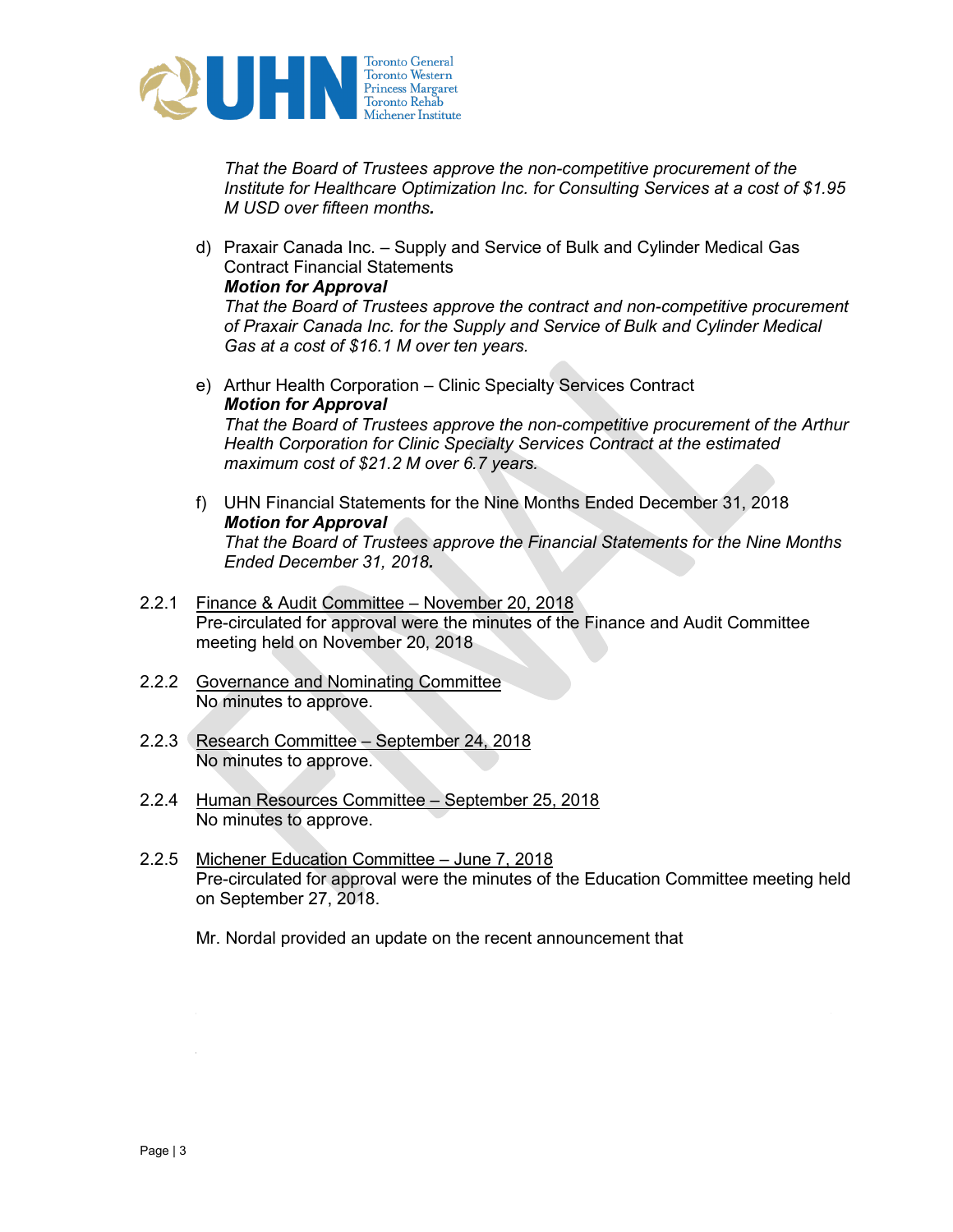

- 2.2.6 Michener Board June 7, 2018 Pre-circulated for approval were the minutes of the Michener Board meeting held on September 27, 2018.
- 2.2.7 Medical Advisory Committee November 1, December 6, 2018, January 10 and February 7, 2019; Briefing Note on MD Engagement Survey Results Pre-circulated for approval were the Minutes and Medical Staff Appointments recommended by the Medical Advisory Committee at its November 1, December 6, 2018, January 10, 2019 and February 7, 2019 meetings.

*The MAC Chair provided a verbal update on Physician Engagement Survey Results Highlights of the survey include the following:*

- The UHN Physician Engagement Results have been shared with physician leaders
- The results indicated that only 45% of UHN MDs are engaged
- The 2018 data cannot be directly compared to previous data due to the selection of a different survey tool; nonetheless, the previous 2014 MD engagement score was 50%.

*The MAC Chair made the following recommendations:* 

• MAC will work collaboratively with the UHN Board, management and medical leadership to develop solutions to improve physician engagement, and restore trust in senior leadership

*BOARD MOTION Upon motion made by Mr. Cornell Wright, seconded by Mr. Lawrence Pentland, and carried, the Board of Trustees approved all motions and minutes on the consent agenda in section 2.*

## **3.0 Chair's Report**

*The Chair provided a verbal Report, highlights included:*

- The Stanley Cup toured the UHN Transplant Program on February 14. Patients and their families, living donors, recipients and members of TeamUHN were able to get a close-up look at the iconic hockey trophy and take pictures with it.
- Deputy Minister Ms. Angus been invited as a guest speaker to UHN's 2019 Board Retreat. Topic: Health System Evolution and Directions – What does the system need from UHN?
- A Code Orange Improvement Steering Committee co-chaired by Janet Newton and Sam Sabbah is working to prepare TeamUHN for mass casualty incidents.

## **4.0 Chief Executive Officers' Report**

Pre-circulated for members' information was the Chief Executive Officer's Report. *Kevin Smith highlighted the following:* 

- UHN's Strategic Plan, Health Information System and Executive organizational restructure is on track.
- UHN Financial position  $(\$6.1 M)$  we expect to be balanced by year-end.
- Integrated Comprehensive Care (ICC) program launching first ICC pathway with the thoracic surgery group.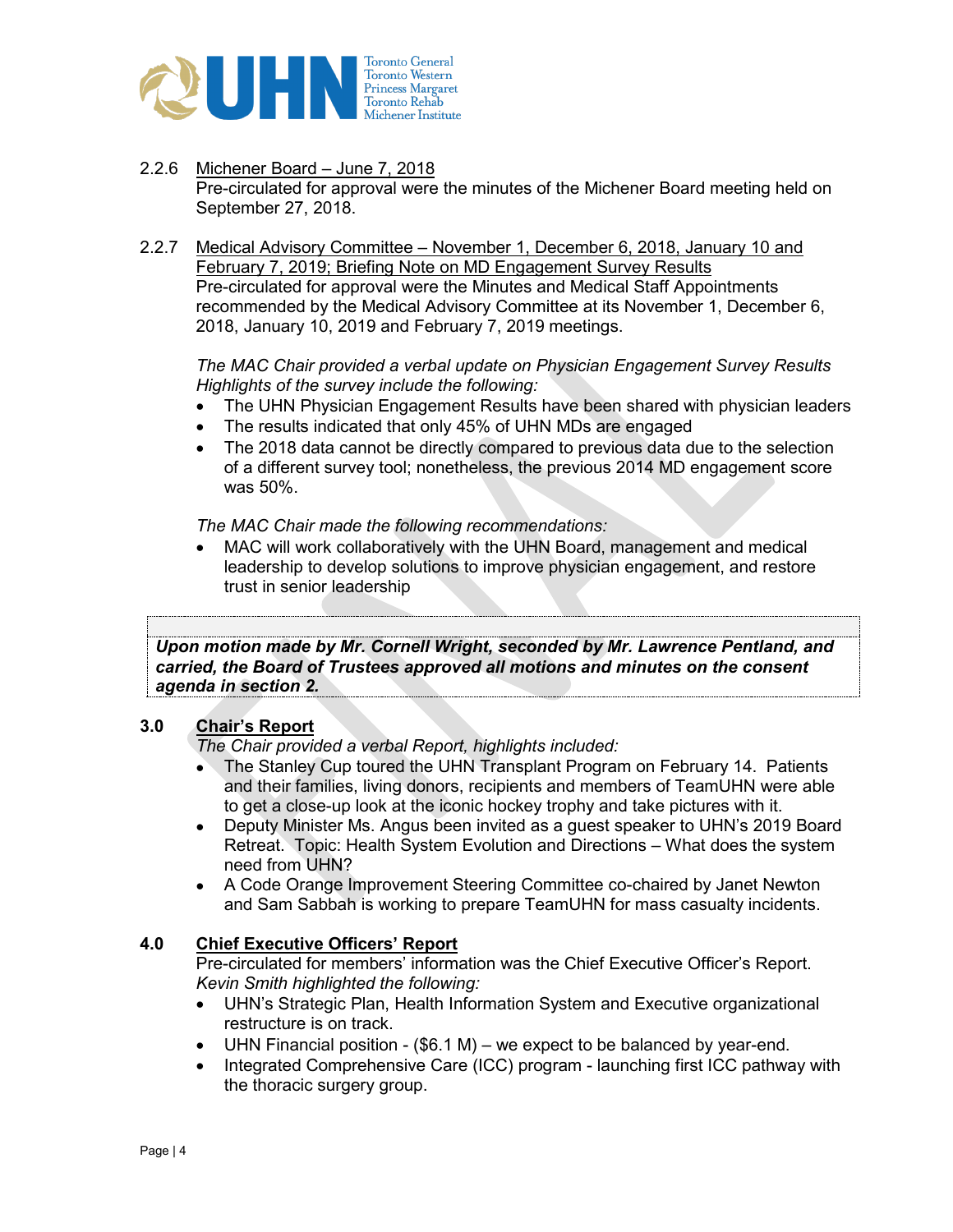

- New Health and Social Policy Portfolio Building links between medical, behavioural and social services. Awarded \$300 K by TC LHIN (Toronto Central Local Health Integration Network).
- Improving surgical flow with Institute for Healthcare Optimization (IHO) Imaging, labs, pharmacy and others will apply IHO methodology following surgery.
- Q3 scorecard: Care highlights Performance concerns include:
	- o % of lost time due to workplace violence
	- o Readmission rate to own hospital
	- $\circ$  Average acute length of hospital stay (ALOS) compared to expected length of stay (ELOS)
- Engagement Survey Results concern with physician engagement survey results. Key areas requiring improvement are:
	- o Empowerment
	- o Department relationships
	- o Work/life balance
- More outbreaks than our peer hospitals in the GTA. Low vaccination rates (45%).
- Health Information System (HIS) update Issuing RFP early March 2019.
- Conflict of Interest Update Significant opportunities to work with TAHSN (Toronto Academic Health Science Network) peers. TAHSN-wide policies and forms in place now.
- 4.1 Organizational Scorecard 2018/19 Q3 Report Pre-circulated for members' information was the Organizational Scorecard – 2018/19 Q3 Report.

# **5.0 Quality & Safety Committee Report**

5.1 Approval of Minutes & Embedded Motions – September 24, November 26, 2018 Pre-circulated for members' information was the Quality & Safety Committee Report.

Ross Baker highlighted the work of the Safety & Quality Committee of the Board during its January meeting.

### 5.2 Accreditation

*BOARD MOTION*

Pre-circulated for members' information were materials related to Accreditation in order to support the Governance standard outlining best practices for health organizations related to excellence in governance practice.

*Upon motion made by Mr. Cornell Wright, seconded by Dean Connor, and carried, the Board of Trustees approved the Safety & Quality Committee Minutes & Embedded Motions on September 24, November 26, 2018.*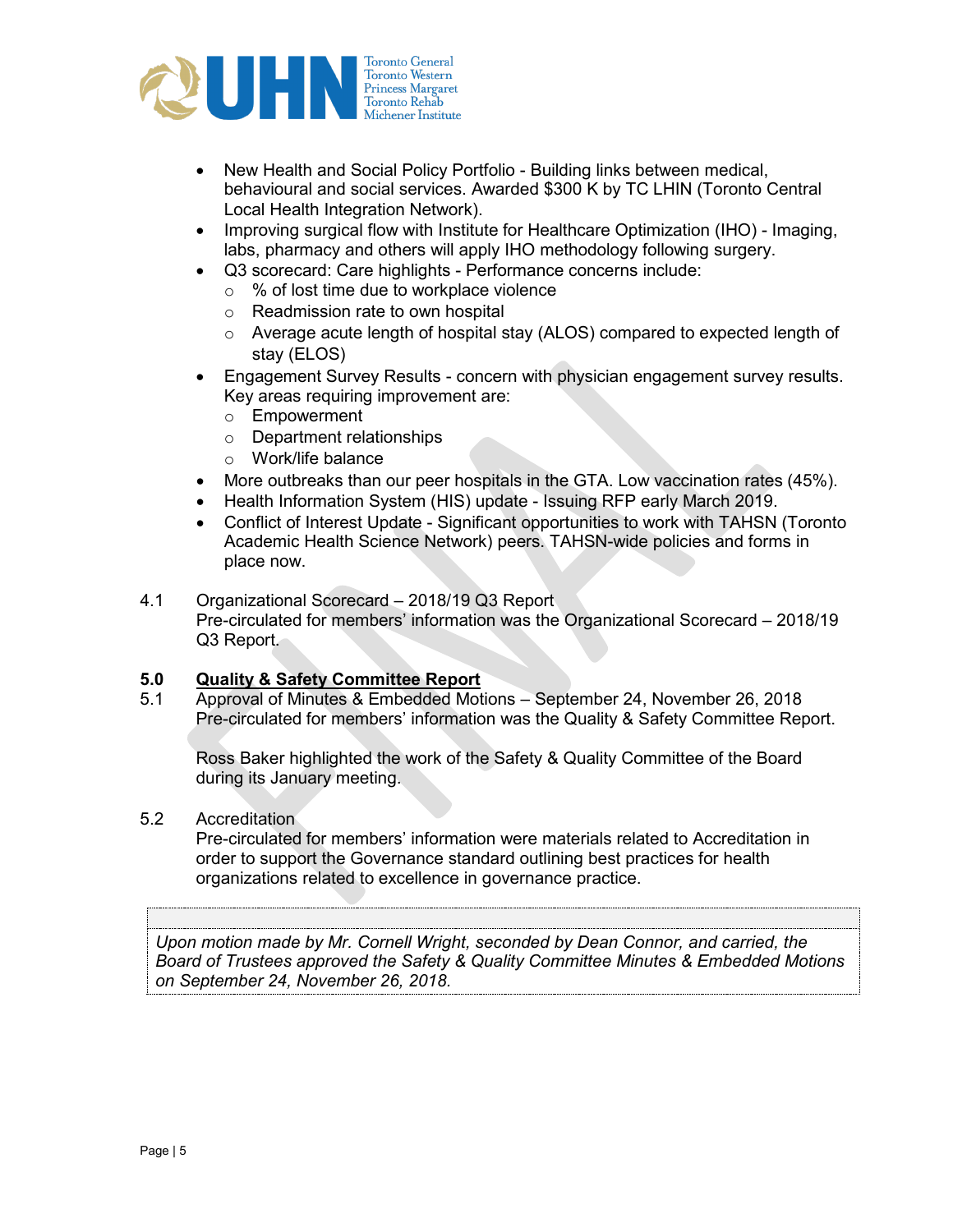

## **6.0 Chief Financial Officer Update**

Pre-circulated for members' information was the Chief Financial Officer's Report. *Darlene Dasent highlighted the following:* 

- For the nine months ended December 31, 2018 (Q3), UHN incurred an operating deficit of \$6.1 M versus a plan of being balanced. The fiscal environment remains constrained and year over year Ministry of Health and Long-Term Care (MOHLTC) revenue increases of \$51 M (5.7%) have not been sufficient to cover all portfolio deficits as cost and volume pressures outpace the budget.
- Year-end target is \$30 M current projection is UHN will achieve \$28 M as deficits in programs are offset by one-time and non-cash items such as depreciation
- The HIS renewal is progressing. Three vendors have been shortlisted through the Request for Supplier Qualification process and the formal Request for Proposal will be issued in February. Options are being explored to fund the HIS work with a preliminary cost range of \$200 to \$250 M. The various financing strategies being explored include debt, collaborations, and partnerships. Conversations with our Foundation partners and the MOHLTC are also underway.
- Fiscal 2019/20 planning underway: \$30 M margin will remain for 2019/20 and savings have been identified to cover approximately 80% of inflation costs.

## **7.0 Education Session**

- Dr. Rueben Devlin, Special Advisor and Chair of Premier's Council
	- Dr. Devlin provided an update on the work on the Premier's Council on Improving Health Care and Ending Hallway Medicine.

### 7.2 Arthritis Program Update

Pre-circulated for members' information was the Arthritis Program Update. Dr. Inman provided an update on the Arthritis Program.

### 7.3 Education Portfolio Update

Pre-circulated for members' information was the Education Portfolio Update. Dr. Brian Hodges provided an update on the Education portfolio, including an overview of key initiatives and the 2019-23 Education Strategic Plan.

*The Board of Trustees endorsed Michener's Education's Strategic Plan.*

### **8.0 Other Business**

No other business discussed.

### **9.0 Termination**

There being no further business, the meeting was adjourned at 3:00 pm